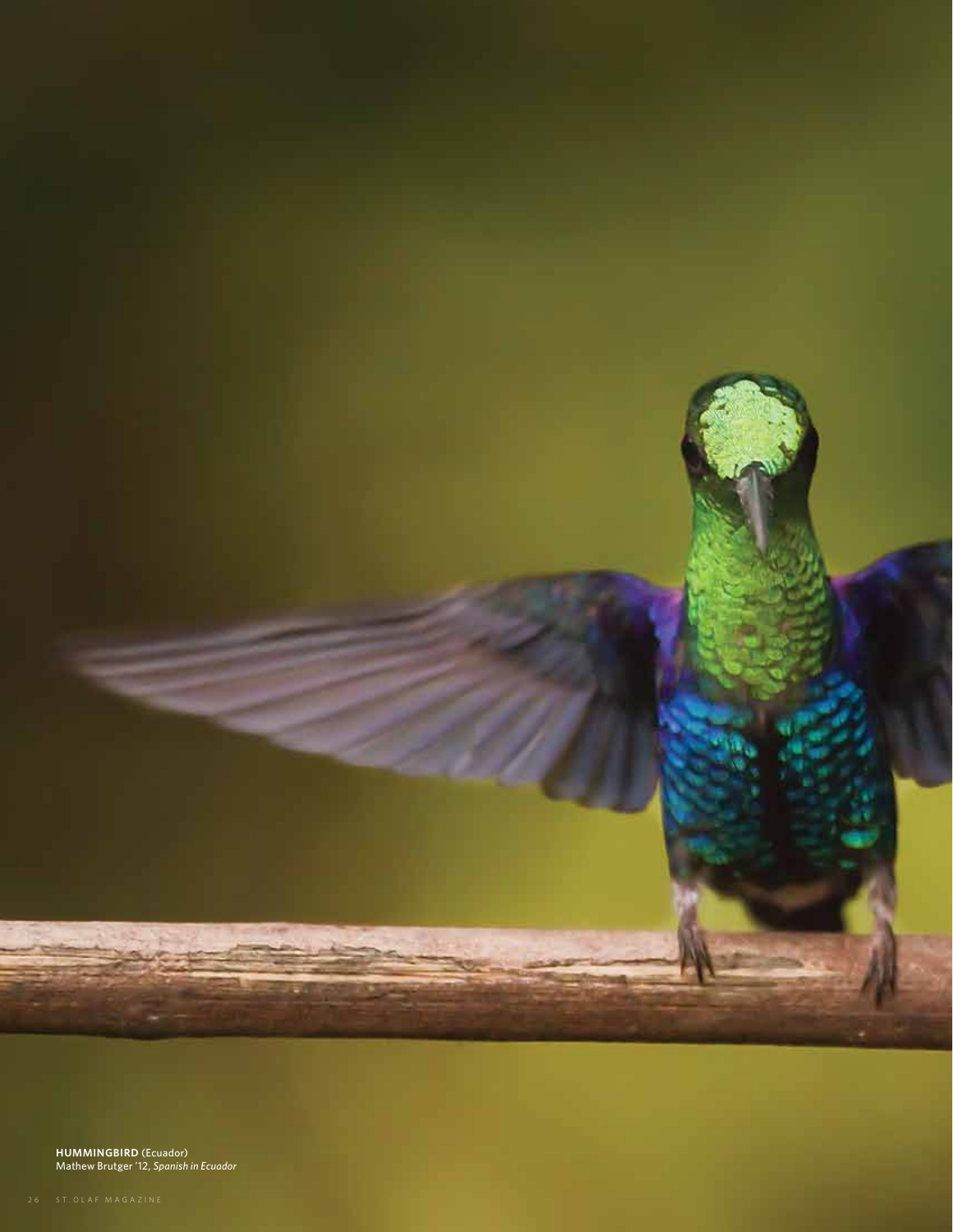## The Gimse International & Off-Campus Studies 27TH ANNUAL PHOTO CONTEST



E ach year, hundreds of St. Olaf students take advantage of international and  $\Box$  off-campus study programs that offer profound, often life-changing experiences.

This past year, 835 students participated in international and off-campus study programs at one of fifty-five international sites and five domestic sites during a semester or year-long program or at one of twenty-two international and six domestic sites during January Interim. Far from home, exposed to social, religious, political, economic, and cultural norms that differ markedly from their own, photography is one way that St. Olaf students come to terms with such diversity.

As part of their re-entry into campus life, students are invited each spring to submit their photos in the Gimse International and Off-Campus Studies photo contest. This year, winning entries include pictures from Benin, China, Ecuador, Egypt, England, Ghana, Greece, India, Ireland, Italy, Japan, Jordan, Morocco, Senegal, Thailand, and Turkey.

For comments from the photographers and to see more photos, visit *stolaf.edu/international/photocontest*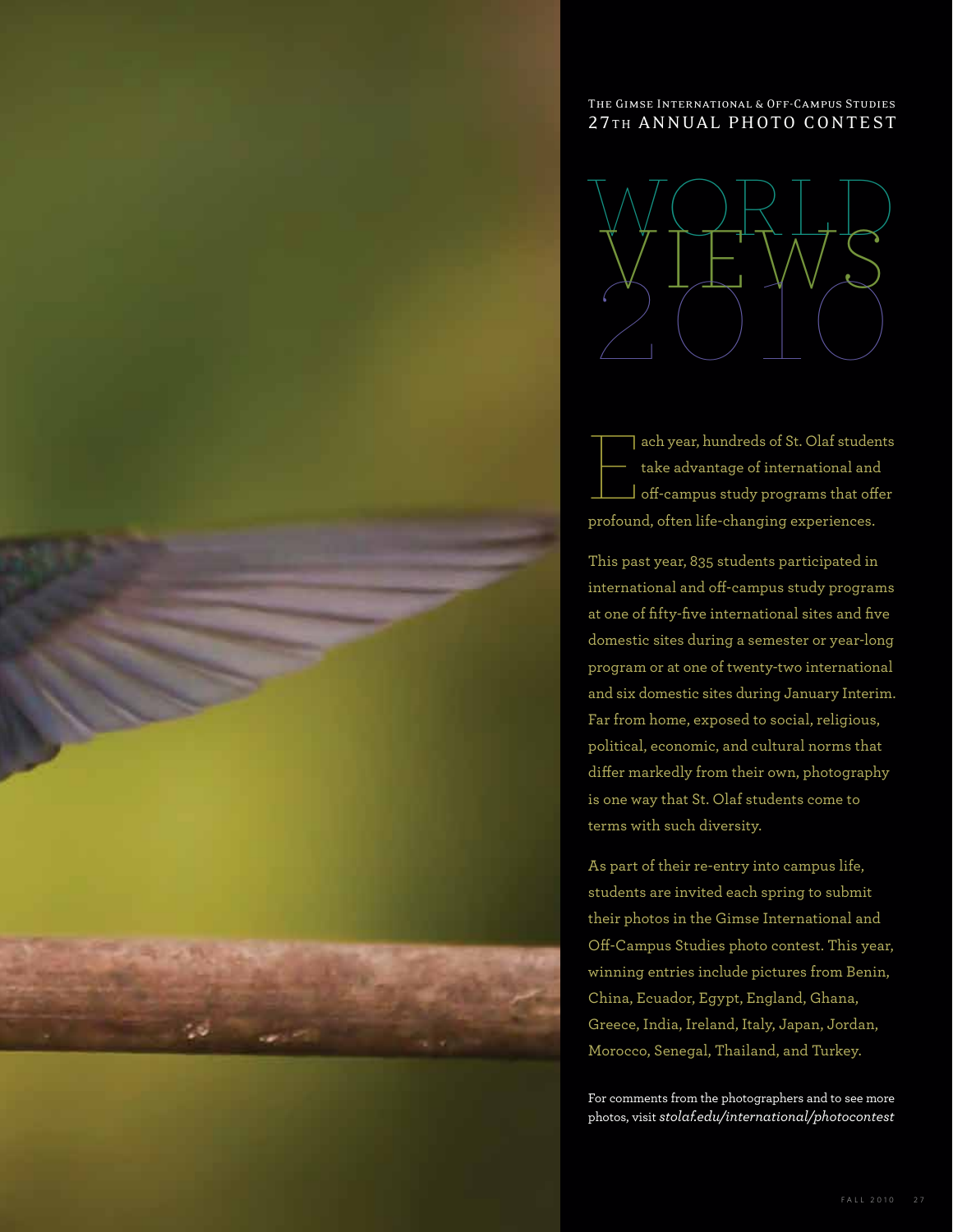

**Air Conditioned Ride to the Monastery** (Petra, Jordan) · Adrienne Rowell '10, *Bogazici University in Turkey*



**Salam Alium** (Asilah, Morocco) Katherine Todd '11, *Term in the Middle East*



**Snowy Traveler** (Mt. Takao, Japan) Daniel Haywood '11, *Arts and Culture in Japan Interim*



**Whirling Dervishes at Sunset** (Istanbul, Turkey) Anna Schattauer '11, *Term in the Middle East*



**Colors of Life** (Cairo, Egypt) Tenzin Waleag '12, *Global Semester*



**L'essenza di Venezia** (Venice, Italy) Arielle Johnson '12, *Religion, Art, and Culture of Rome Interim*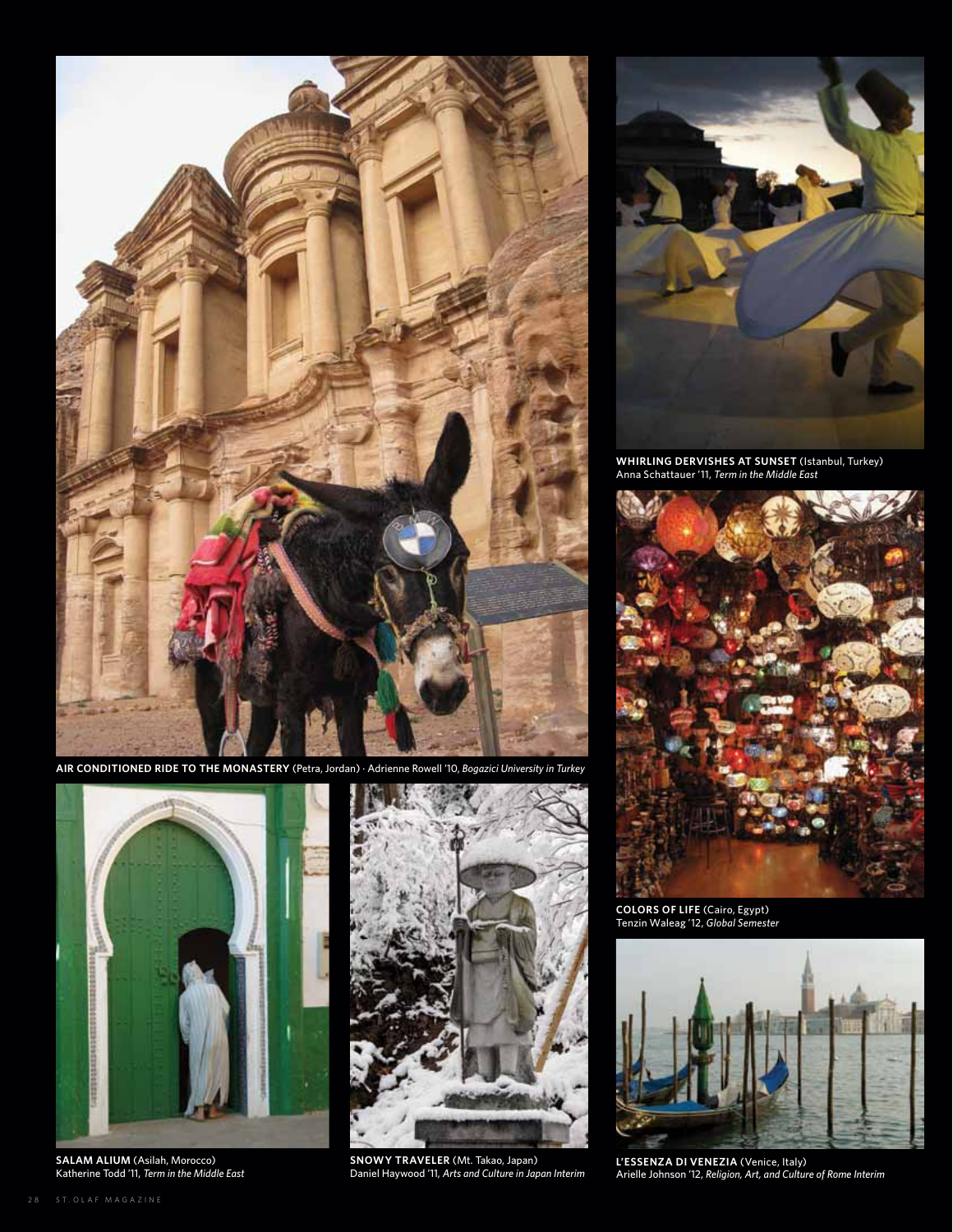

A SHEEP'S SERENITY (Western Ireland) · Sonja Tosteson '10, Modern Irish Literature Interim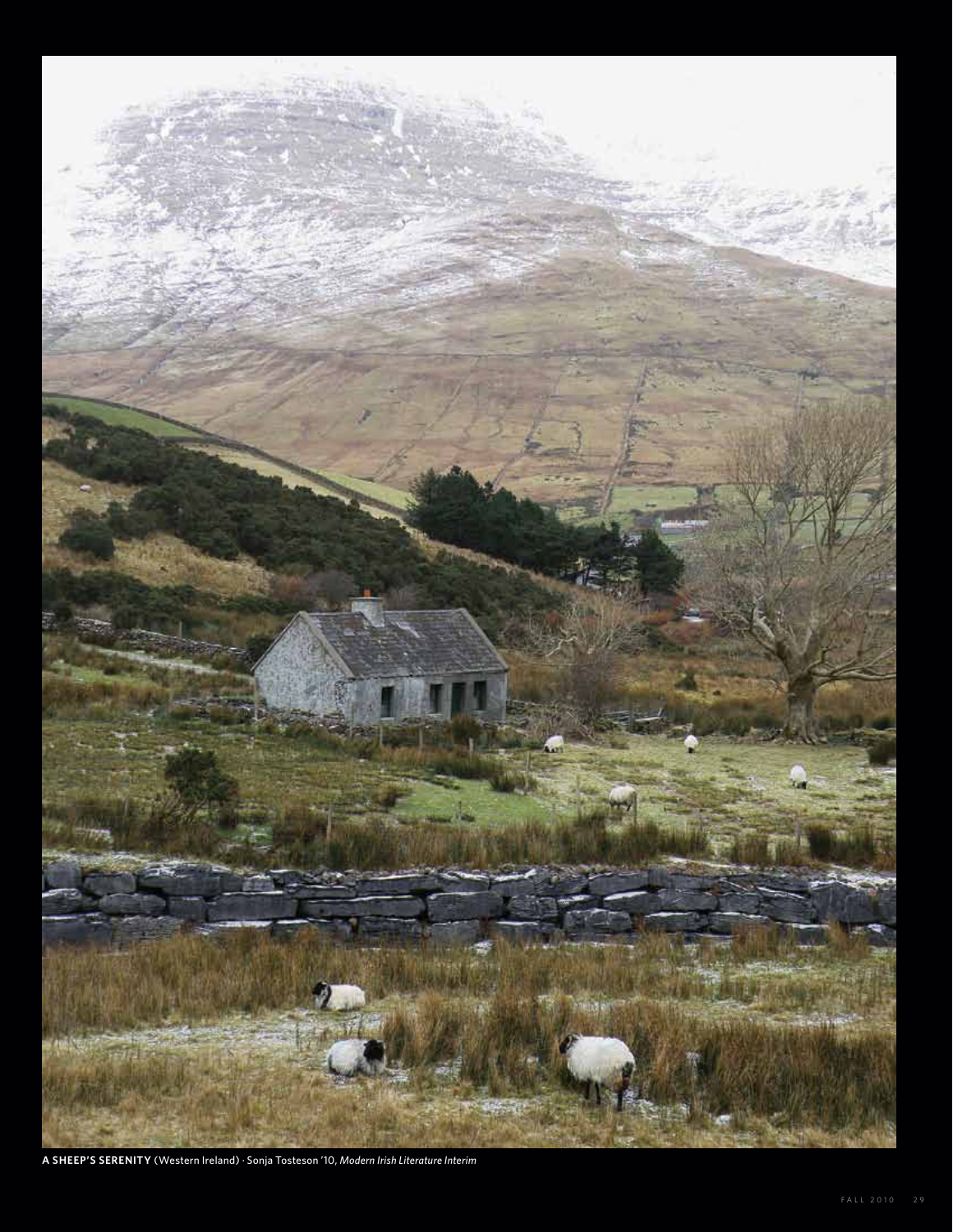

**Girl at Play** (Mahabalipuram, India) · Anna Lehn '11, *Global Semester* **Wishes** (Toshogu Shrine, Tokyo) · Sara Padula '11, *ACM Japan Study*





**Resist** (Athens, Greece) · Eric Erfanian '12, *Classical Studies in Greece Interim*



**Doll on a Rooftop** (Dakar, Senegal) · Sarah Jacobson '10, *CIEE Senegal*



**Beninese Gas Station** (Abomey, Benin) · Martina King '10, *CIEE Ghana*